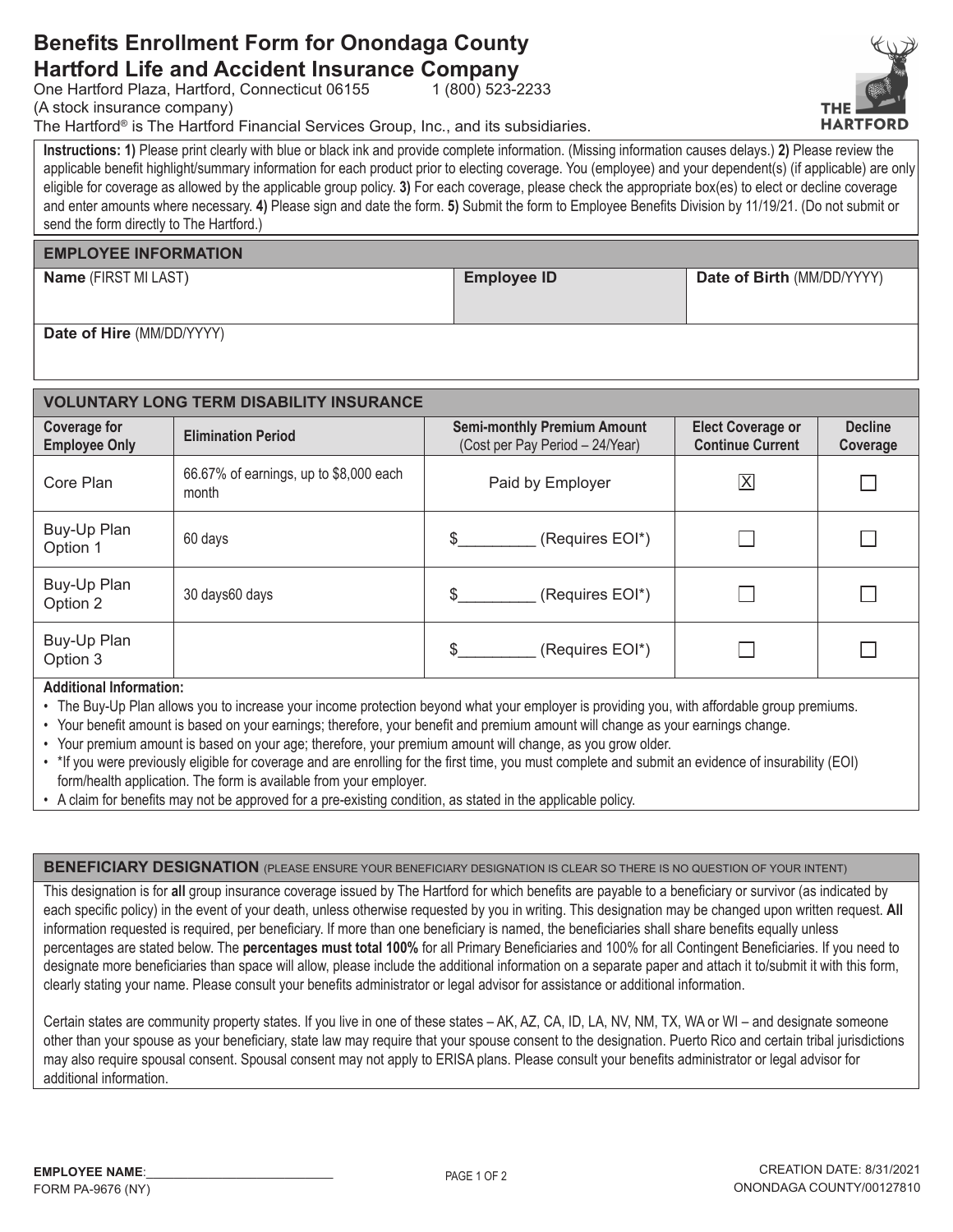| Primary Beneficiary(ies) (PRIMARY BENEFICIARIES ARE FIRST IN LINE TO RECEIVE BENEFITS IF LIVING AT THE TIME OF YOUR DEATH)             |                         |            |                                                      |                     |                        |  |  |
|----------------------------------------------------------------------------------------------------------------------------------------|-------------------------|------------|------------------------------------------------------|---------------------|------------------------|--|--|
| 1) Name (FIRST MI LAST)                                                                                                                | Date of<br><b>Birth</b> | <b>SSN</b> | <b>Relationship to You</b>                           |                     | <b>Percent</b><br>$\%$ |  |  |
| <b>Address</b> (STREET, CITY, STATE & ZIP)                                                                                             | <b>Phone Number</b>     |            |                                                      |                     |                        |  |  |
| 2) Name (FIRST MI LAST)                                                                                                                | Date of<br><b>Birth</b> | <b>SSN</b> | <b>Relationship to You</b><br><b>Percent</b>         |                     | ℅                      |  |  |
| <b>Phone Number</b><br><b>Address</b> (STREET, CITY, STATE & ZIP)                                                                      |                         |            |                                                      |                     |                        |  |  |
| <b>Contingent Beneficiary (ies)</b> (CONTINGENT(S) WILL RECEIVE BENEFITS IF NO PRIMARY BENEFICIARY IS ALIVE AT THE TIME OF YOUR DEATH) |                         |            |                                                      |                     |                        |  |  |
| 1) Name (FIRST MI LAST)                                                                                                                | Date of<br><b>Birth</b> | <b>SSN</b> | <b>Relationship to You</b><br><b>Percent</b><br>$\%$ |                     |                        |  |  |
| <b>Address</b> (STREET, CITY, STATE & ZIP)                                                                                             |                         |            |                                                      | <b>Phone Number</b> |                        |  |  |
| 2) Name (FIRST MI LAST)                                                                                                                | Date of<br><b>Birth</b> | <b>SSN</b> | <b>Relationship to You</b><br><b>Percent</b><br>$\%$ |                     |                        |  |  |
| <b>Address</b> (STREET, CITY, STATE & ZIP)                                                                                             |                         |            |                                                      | <b>Phone Number</b> |                        |  |  |

### **CONFIRMATION & SIGNATURE**

By signing below:

- I acknowledge that I have been given the opportunity to enroll in the insurance coverage offered by my employer.
- · I understand and agree that: 1) If I decline coverage now, but later decide to enroll, I may be required to provide evidence of insurability that is satisfactory to The Hartford and be approved for such coverage before it becomes effective; 2) My request for coverage may be denied by The Hartford; 3) Insurance will go into effect and remain in effect only in accordance with the provisions, terms and conditions of the insurance policy; 4) Only the insurance policy(ies) issued to my employer can fully describe the provisions, terms, conditions, limitations and exclusions of my insurance coverage; 5) In the event of any difference between the enrollment form and the insurance policy, I agree to be bound by the insurance policy; 6) No insurance will be valid or in force if I am not eligible in accordance with the terms of the group policy(ies) as issued to my employer; and 7) If group participation requirements are required and are not met, the policy(ies) may not be implemented and the coverage I have elected may not be in force.
- I authorize payroll deductions from my wages to cover my cost of coverage where applicable. I understand that any premium amounts indicated on this form are estimates, which are subject to change based on the final terms of the applicable policy, and may be subject to ongoing change based on my age and/or earnings. I also understand that rates and benefits may be changed by the insurer.
- . I have read and understand the "Important Notice Fraud Warning Statements" that applies to my state of residence.

| <b>Employee Signature</b> | <b>Date of Signature</b> |
|---------------------------|--------------------------|
|                           |                          |
|                           |                          |

END OF FORM – PLEASE REVIEW THE "IMPORTANT NOTICE – FRAUD WARNING STATEMENTS" ON THE FOLLOWING PAGE